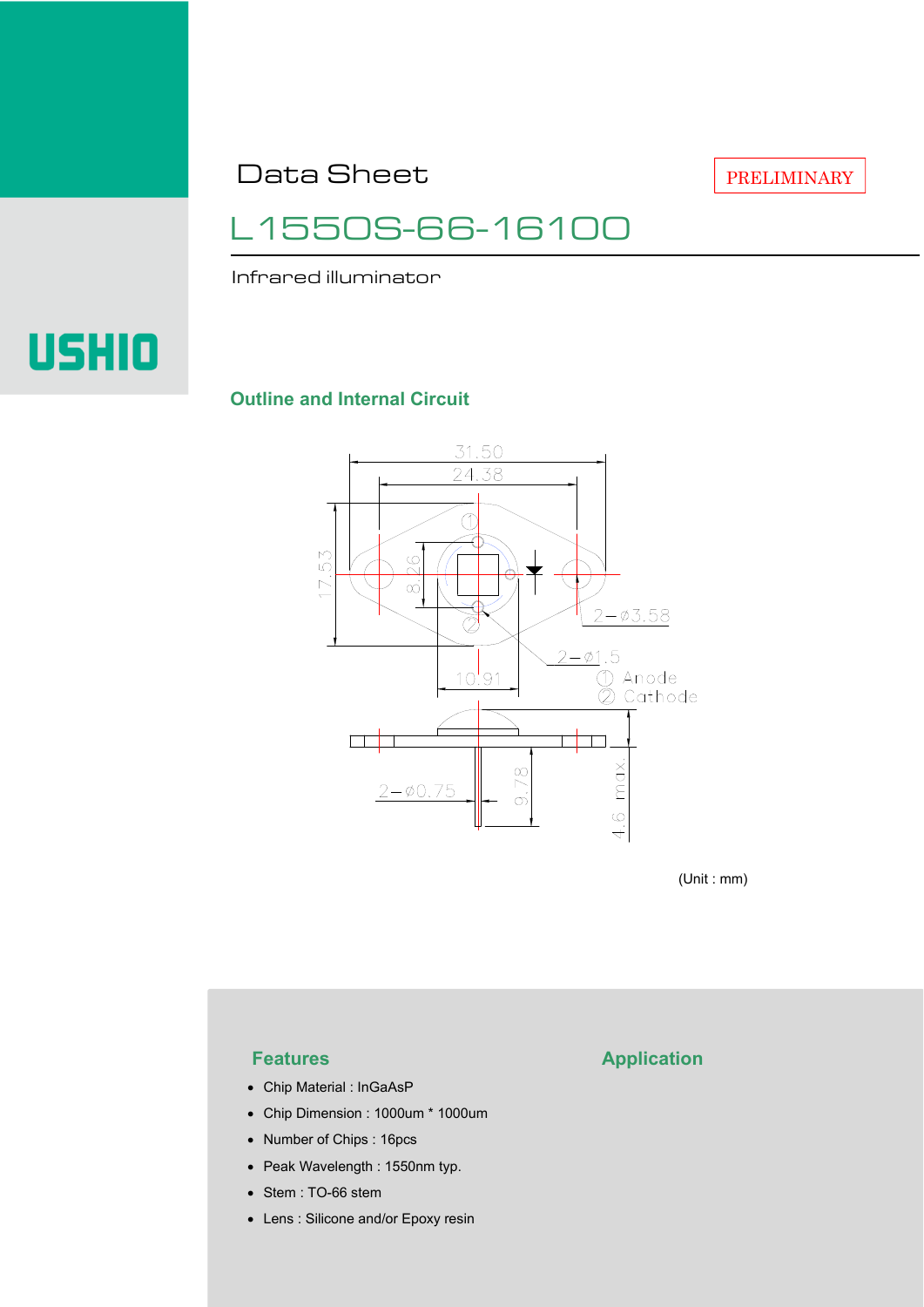

#### **Absolute Maximum Ratings (Tc=25°C)**

| <b>Item</b>                  | <b>Symbol</b> | <b>Ratings</b>  | <b>Unit</b> |
|------------------------------|---------------|-----------------|-------------|
| Power Dissipation            | <b>PD</b>     | 16              | W           |
| <b>Forward Current</b>       | IF            | 2.8             | A           |
| Reverse Voltage              | <b>VR</b>     | 12              | V           |
| <b>Thermal Resistance</b>    | Rthja         | $\overline{2}$  | K/W         |
| Junction Temperature         | Tj            | 120             | $^{\circ}C$ |
| <b>Operating Temperature</b> | Topr          | $-40 \sim +85$  | $^{\circ}C$ |
| Storage Temperature          | Tstg          | $-40 \sim +100$ | $^{\circ}C$ |
| <b>Soldering Temperature</b> | <b>TSOL</b>   | 265             | $^{\circ}C$ |

‡Soldering condition: Soldering condition must be completed with 3 seconds at 265°C.

#### **Optical and Electrical Characteristics (Tc=25°C)**

| <b>Parameter</b>            | <b>Symbol</b> | <b>Min</b> | <b>Typ</b> | <b>Max</b> | <b>Unit</b> | <b>Test Condition</b> |
|-----------------------------|---------------|------------|------------|------------|-------------|-----------------------|
| <b>Forward Voltage</b>      | VF            |            | 4.0        | 5.6        | V           | $IF = 2A$             |
| <b>Total Radiated Power</b> | <b>PO</b>     |            | 95         |            | mW          | $IF = 2A$             |
| Peak Wavelength             | $\lambda p$   | 1500       |            | 1600       | nm          | $IF = 2A$             |
| Half Width                  | Δλ            |            | 130        |            | nm          | $IF = 2A$             |
| Viewing Half Angle          | $\theta$ 1/2  |            | ±66        |            | deg.        | $IF=100mA$            |
| <b>Rise Time</b>            | tr            |            | 40         |            | ns          | $IF = 2A$             |
| <b>Fall Time</b>            | tf            |            | 80         |            | ns          | $IF = 2A$             |

‡Radiated Power is measured by G8370-85.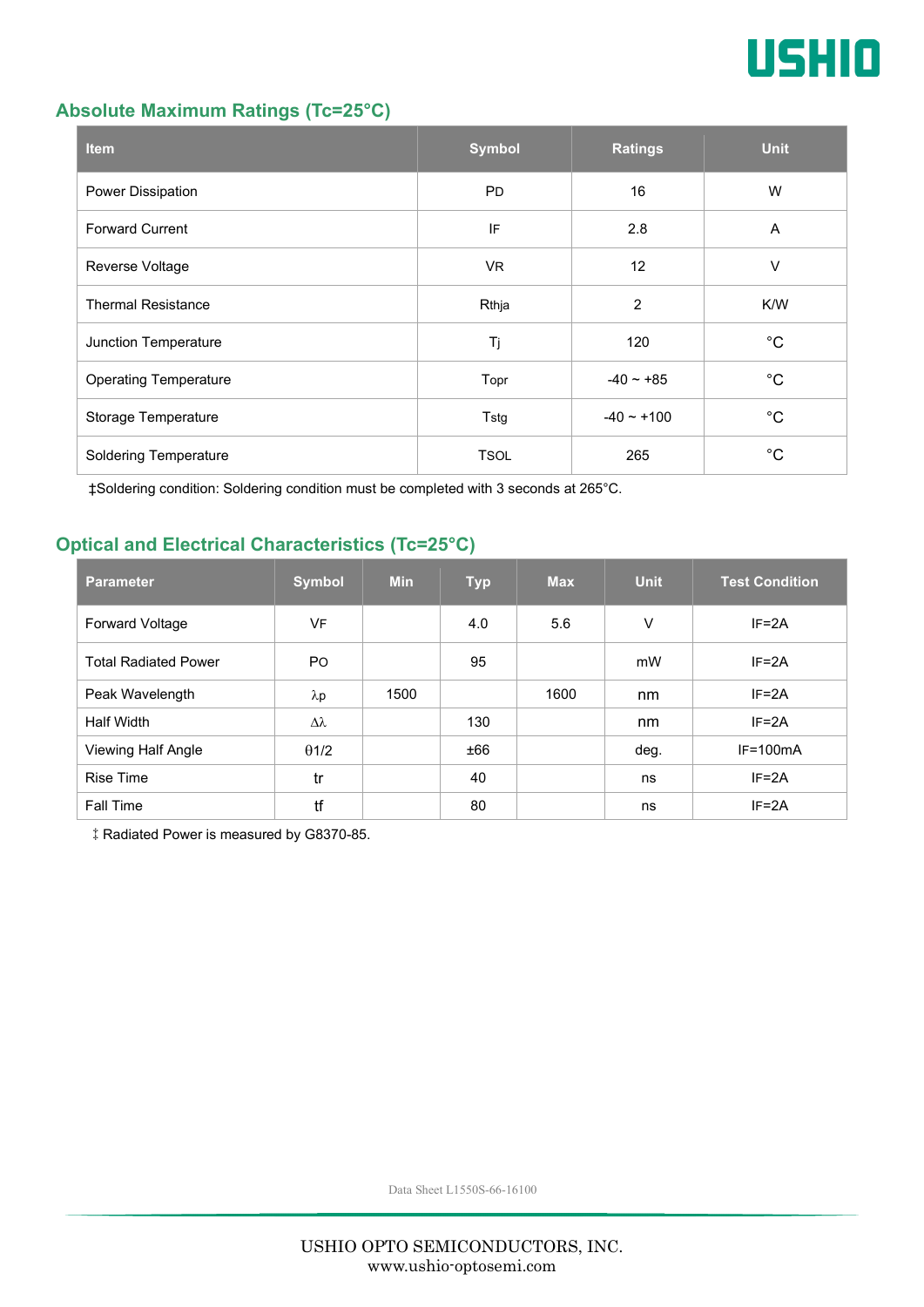

#### **Typical Characteristic Curves**



#### **Forward Current - Forward Voltage**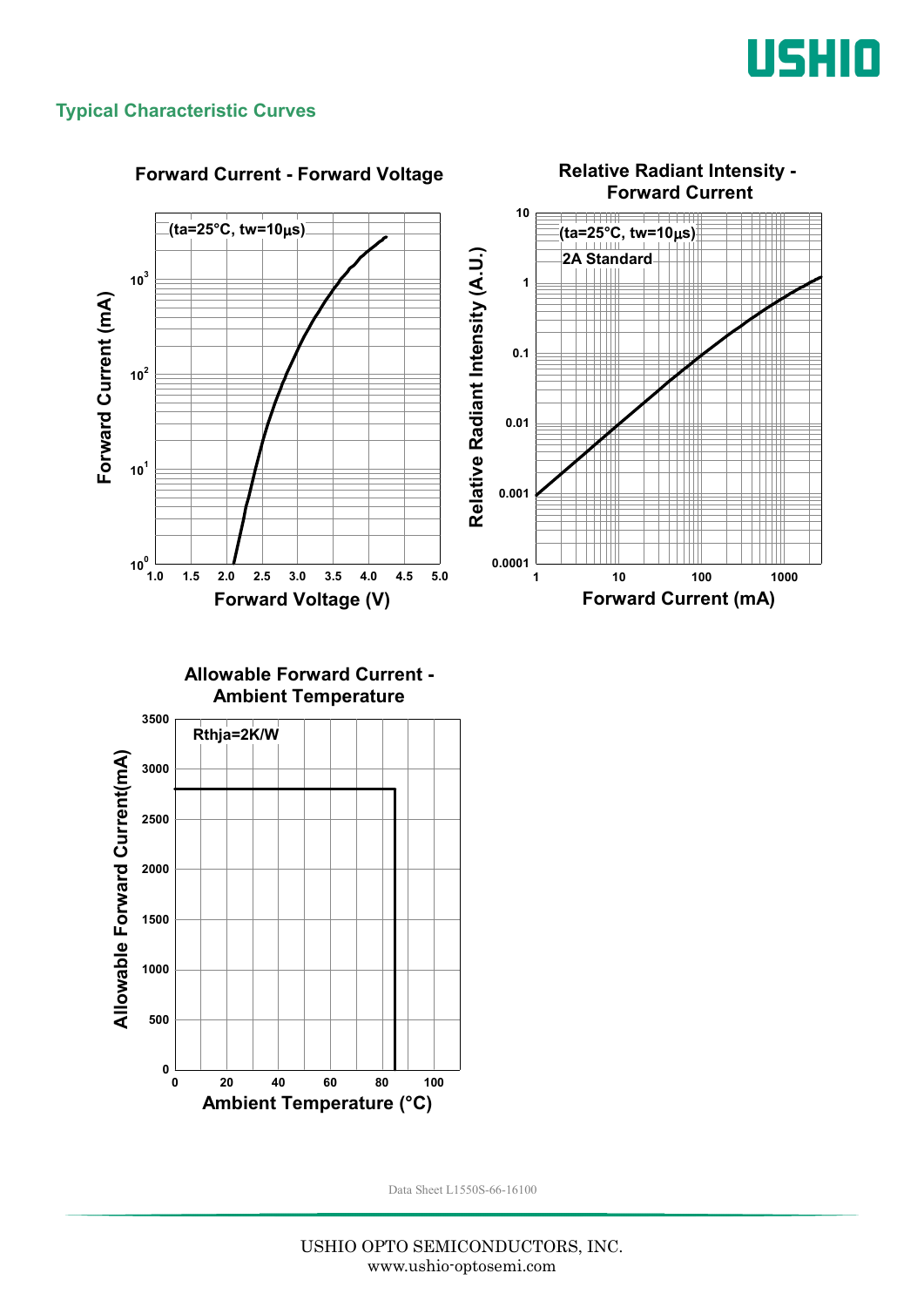## USHIO

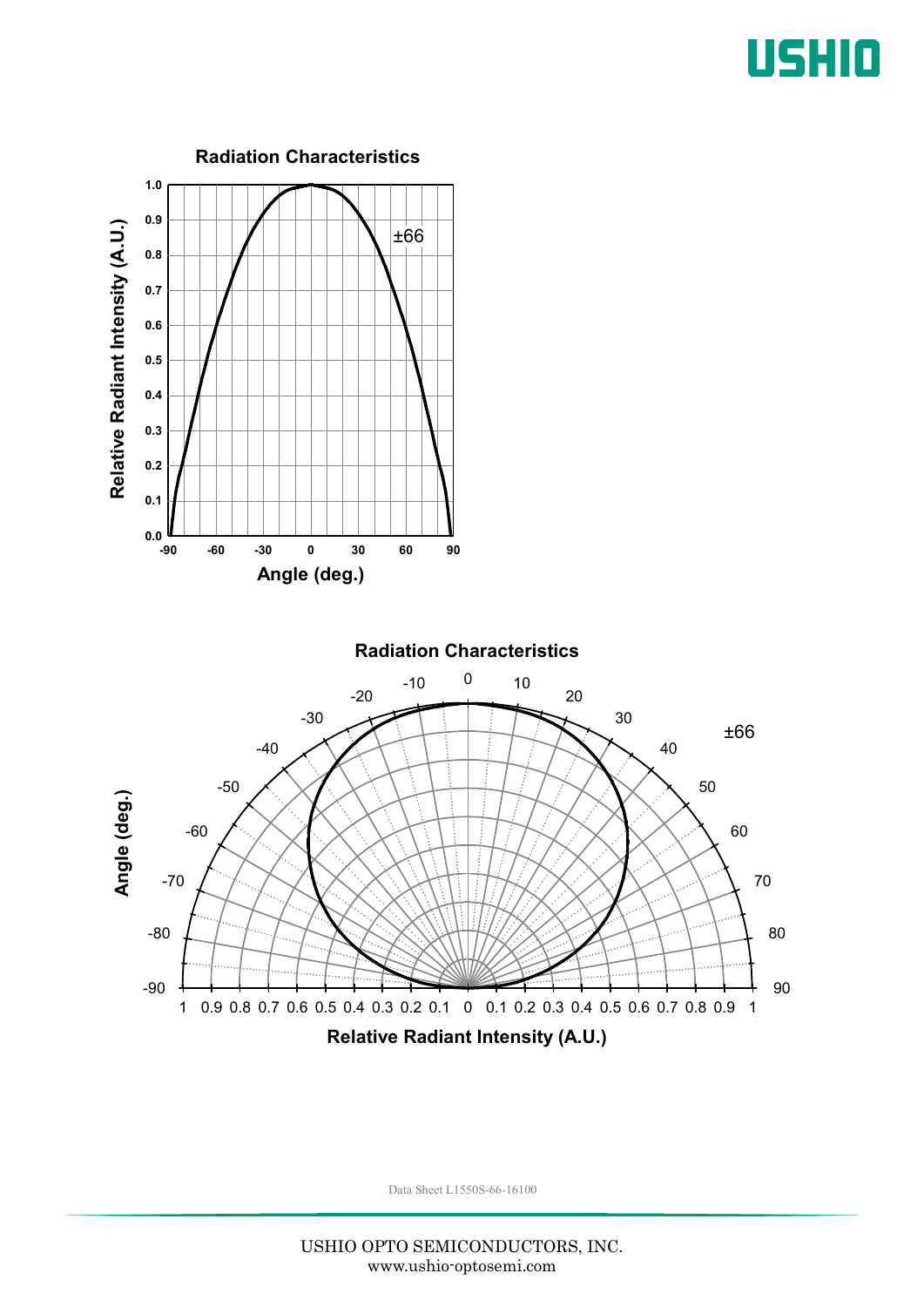

\*The data below shows the characteristics of one representativeTO-66 chip.